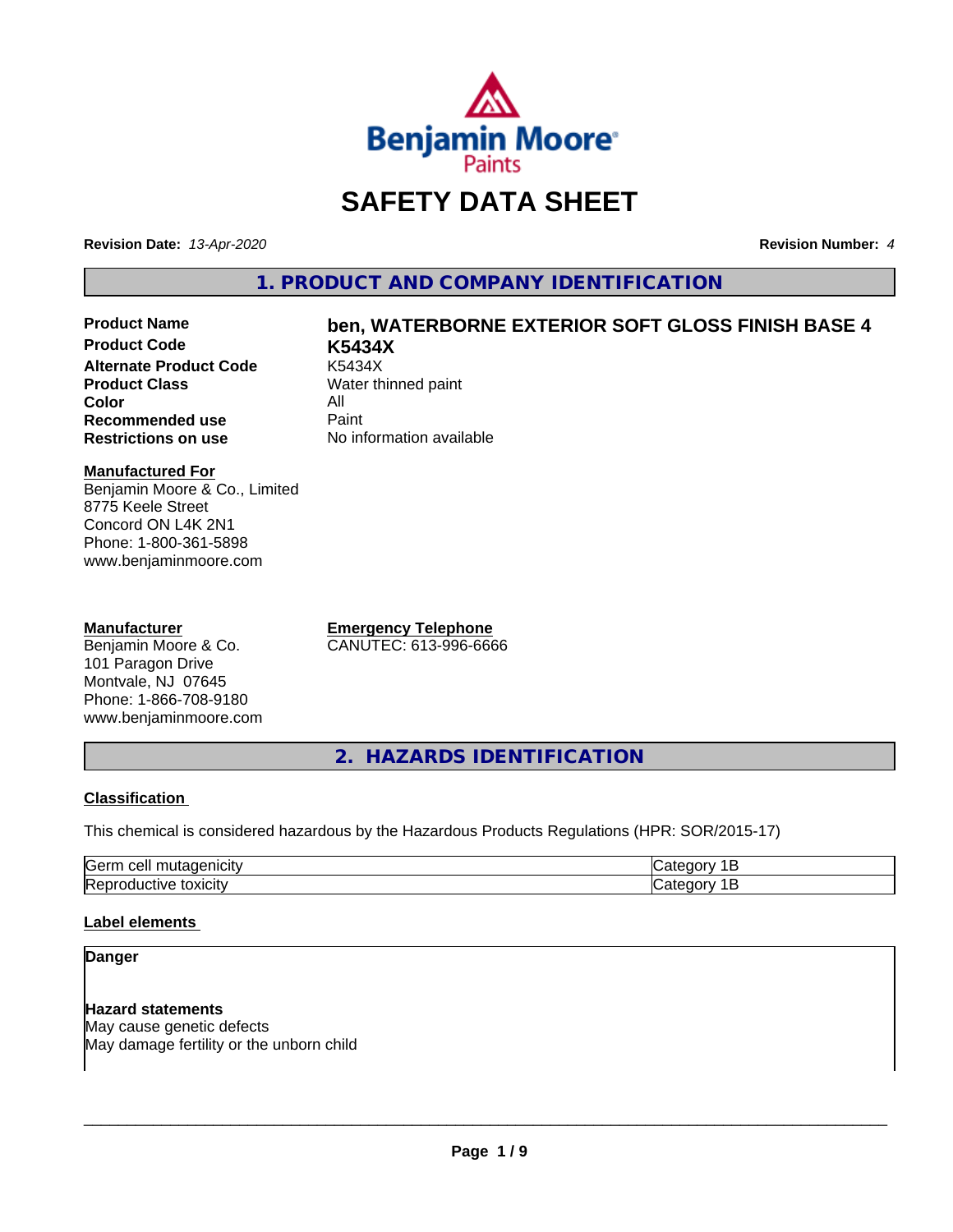

**Appearance** liquid **Odor in the original of the original of the original of the original of the original of the original of the original of the original of the original of the original of the original of the original of t** 

### **Precautionary Statements - Prevention**

Obtain special instructions before use Do not handle until all safety precautions have been read and understood Use personal protective equipment as required

### **Precautionary Statements - Response**

IF exposed or concerned: Get medical advice/attention

### **Precautionary Statements - Storage**

Store locked up

### **Precautionary Statements - Disposal**

Dispose of contents/container to an approved waste disposal plant

### **Other information**

No information available

### **3. COMPOSITION INFORMATION ON COMPONENTS**

| <b>Chemical name</b>                                     | CAS No.    | Weight-%       | Hazardous Material<br>registry number<br>(HMIRA registry #) | Date HMIRA filed and<br>Information Review Act date exemption granted<br>(if applicable) |
|----------------------------------------------------------|------------|----------------|-------------------------------------------------------------|------------------------------------------------------------------------------------------|
| Nepheline syenite                                        | 37244-96-5 | - 5%           |                                                             |                                                                                          |
| Zinc oxide                                               | 1314-13-2  | $0.5 - 1\%$    |                                                             |                                                                                          |
| Sodium C14-C16 olefin<br>sulfonate                       | 68439-57-6 | $0.25 - 0.5%$  |                                                             |                                                                                          |
| Carbamic acid,<br>1H-benzimidazol-2-yl-, methyl<br>ester | 10605-21-7 | $0.25 - 0.5\%$ |                                                             |                                                                                          |
| 1-Methyl-2-pyrrolidinone                                 | 872-50-4   | $0.1 - 0.25%$  |                                                             |                                                                                          |

\*The exact percentage (concentration) of composition has been withheld as a trade secret

### **4. FIRST AID MEASURES**

**General Advice If symptoms persist, call a physician. Show this safety data** If symptoms persist, call a physician. Show this safety data sheet to the doctor in attendance.

**Eye Contact Exercise 20 All 20 All 20 All 20 All 20 All 20 All 20 All 20 All 20 All 20 All 20 All 20 All 20 All 20 All 20 All 20 All 20 All 20 All 20 All 20 All 20 All 20 All 20 All 20 All 20 All 20 All 20 All 20 All 20**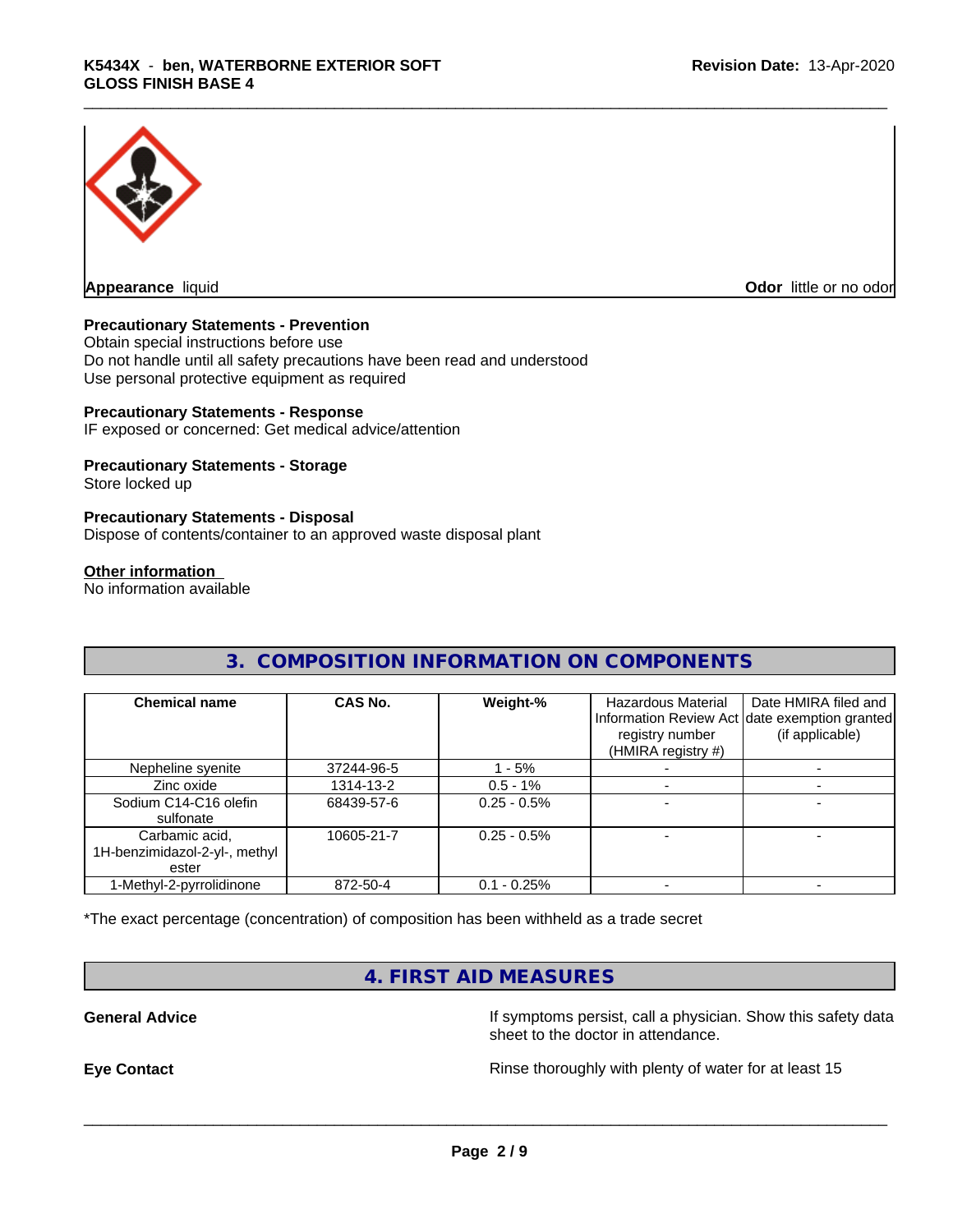|                                        | minutes and consult a physician.                                                                         |
|----------------------------------------|----------------------------------------------------------------------------------------------------------|
| <b>Skin Contact</b>                    | Wash off immediately with soap and plenty of water while<br>removing all contaminated clothes and shoes. |
| <b>Inhalation</b>                      | Move to fresh air. If symptoms persist, call a physician.                                                |
| Ingestion                              | Clean mouth with water and afterwards drink plenty of<br>water. Consult a physician if necessary.        |
| <b>Most Important Symptoms/Effects</b> | None known.                                                                                              |
| <b>Notes To Physician</b>              | Treat symptomatically.                                                                                   |
|                                        | 5. FIRE-FIGHTING MEASURES                                                                                |
| <b>Suitable Extinguishing Media</b>    | Use extinguishing measures that are appropriate to local                                                 |

|                                                                                                                       | circumstances and the surrounding environment.                                                                                               |
|-----------------------------------------------------------------------------------------------------------------------|----------------------------------------------------------------------------------------------------------------------------------------------|
| Protective equipment and precautions for firefighters                                                                 | As in any fire, wear self-contained breathing apparatus<br>pressure-demand, MSHA/NIOSH (approved or equivalent)<br>and full protective gear. |
| <b>Specific Hazards Arising From The Chemical</b>                                                                     | Closed containers may rupture if exposed to fire or<br>extreme heat.                                                                         |
| <b>Sensitivity to mechanical impact</b>                                                                               | No.                                                                                                                                          |
| Sensitivity to static discharge                                                                                       | No                                                                                                                                           |
| <b>Flash Point Data</b><br>Flash point (°F)<br>Flash Point (°C)<br><b>Method</b><br><b>Flammability Limits In Air</b> | Not applicable<br>Not applicable<br>Not applicable                                                                                           |
| Lower flammability limit:<br><b>Upper flammability limit:</b>                                                         | Not applicable<br>Not applicable                                                                                                             |
| Health: 2<br>Flammability: 0<br><b>NFPA</b>                                                                           | <b>Instability: 0</b><br><b>Special: Not Applicable</b>                                                                                      |
| <b>NFPA Legend</b><br>0 - Not Hazardous<br>1 - Slightly                                                               |                                                                                                                                              |

- 2 Moderate
- 
- 3 High
- 4 Severe

*The ratings assigned are only suggested ratings, the contractor/employer has ultimate responsibilities for NFPA ratings where this system is used.*

*Additional information regarding the NFPA rating system is available from the National Fire Protection Agency (NFPA) at www.nfpa.org.*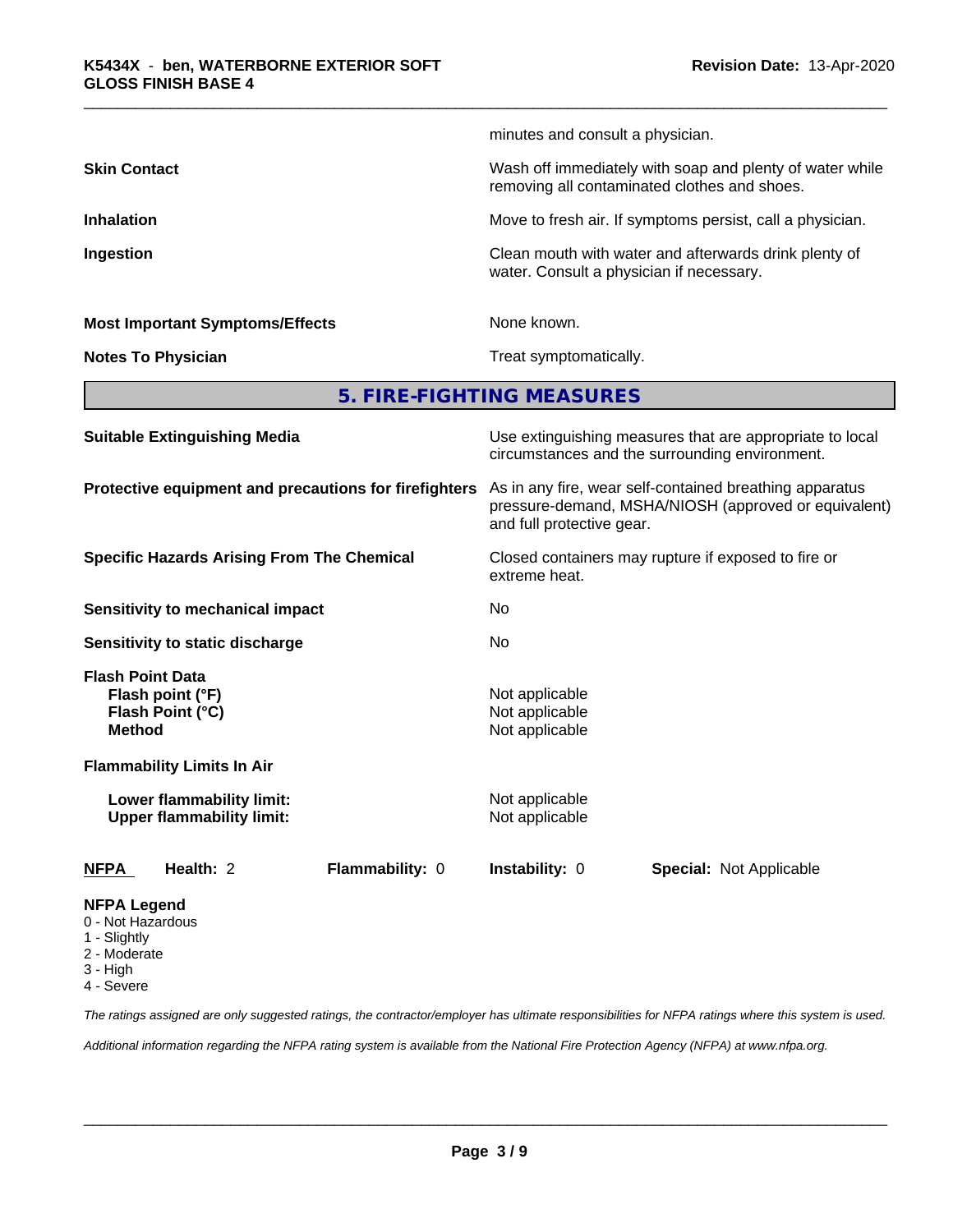### **6. ACCIDENTAL RELEASE MEASURES**

**Personal Precautions Avoid contact with skin, eyes and clothing. Ensure** Avoid contact with skin, eyes and clothing. Ensure adequate ventilation.

**Other Information Department Information Department Intervent further leakage or spillage if safe to do so.** 

**Environmental precautions** See Section 12 for additional Ecological Information.

**Methods for Cleaning Up Example 20 Soak** up with inert absorbent material. Sweep up and shovel into suitable containers for disposal.

### **7. HANDLING AND STORAGE**

**Handling Handling Avoid contact with skin, eyes and clothing. Avoid breathing** vapors, spray mists or sanding dust. In case of insufficient ventilation, wear suitable respiratory equipment.

**Storage Keep container tightly closed. Keep out of the reach of Keep** container tightly closed. Keep out of the reach of children.

**Incompatible Materials Incompatible Materials No information available** 

**8. EXPOSURE CONTROLS/PERSONAL PROTECTION**

### **Exposure Limits**

| <b>Chemical name</b>     | <b>ACGIH TLV</b>                                                                                                             | <b>Alberta</b>                                 | <b>British Columbia</b>                        | <b>Ontario</b>                                          | Quebec                                                                            |
|--------------------------|------------------------------------------------------------------------------------------------------------------------------|------------------------------------------------|------------------------------------------------|---------------------------------------------------------|-----------------------------------------------------------------------------------|
| Nepheline syenite        | N/E                                                                                                                          | N/E                                            | N/E                                            | 10 mg/m $3$ - TWA                                       | N/E                                                                               |
| Zinc oxide               | STEL: $10 \text{ mg/m}^3$<br>respirable particulate<br>matter<br>TWA: $2 \text{ mg/m}^3$<br>respirable particulate<br>matter | $2 \text{ mg/m}^3$ - TWA<br>10 mg/m $3 -$ STEL | $2 \text{ mg/m}^3$ - TWA<br>10 mg/m $3 -$ STEL | $2 \text{ mg/m}^3$ - TWA<br>10 mg/m <sup>3</sup> - STEL | 10 mg/m $3$ - TWAEV<br>5 mg/m <sup>3</sup> - TWAEV<br>10 mg/m <sup>3</sup> - STEV |
| 1-Methyl-2-pyrrolidinone | N/E                                                                                                                          | N/E                                            | N/E                                            | $400 \text{ mg/m}^3$ - TWA                              | N/E                                                                               |

### **Legend**

ACGIH - American Conference of Governmental Industrial Hygienists Alberta - Alberta Occupational Exposure Limits British Columbia - British Columbia Occupational Exposure Limits Ontario - Ontario Occupational Exposure Limits

Quebec - Quebec Occupational Exposure Limits N/E - Not established

# **Personal Protective Equipment**

**Engineering Measures Ensure adequate ventilation, especially in confined areas.** 

**Eye/Face Protection** Safety glasses with side-shields.

 $\overline{\phantom{a}}$  ,  $\overline{\phantom{a}}$  ,  $\overline{\phantom{a}}$  ,  $\overline{\phantom{a}}$  ,  $\overline{\phantom{a}}$  ,  $\overline{\phantom{a}}$  ,  $\overline{\phantom{a}}$  ,  $\overline{\phantom{a}}$  ,  $\overline{\phantom{a}}$  ,  $\overline{\phantom{a}}$  ,  $\overline{\phantom{a}}$  ,  $\overline{\phantom{a}}$  ,  $\overline{\phantom{a}}$  ,  $\overline{\phantom{a}}$  ,  $\overline{\phantom{a}}$  ,  $\overline{\phantom{a}}$ 

**Skin Protection Protection Protective gloves and impervious clothing. Respiratory Protection Exercise 2018** Use only with adequate ventilation. In operations where exposure limits are exceeded, use a NIOSH approved respirator that has been selected by a technically qualified person for the specific work conditions. When spraying the product or applying in confined areas, wear a NIOSH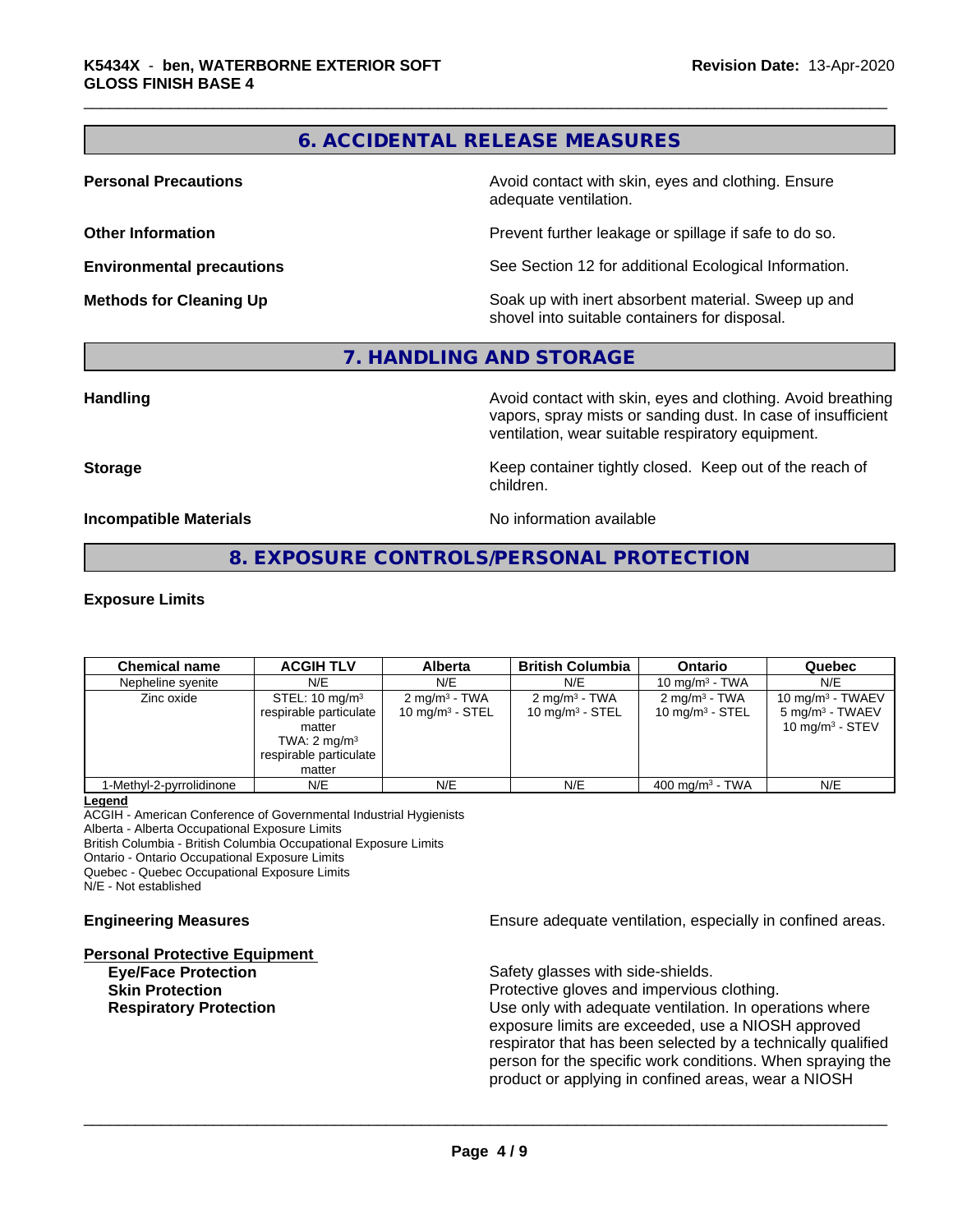approved respirator specified for paint spray or organic vapors.

**Hygiene Measures Avoid contact with skin, eyes and clothing. Remove and Hygiene Measures** and clothing. Remove and wash contaminated clothing before re-use. Wash thoroughly after handling.

### **9. PHYSICAL AND CHEMICAL PROPERTIES**

**Appearance** liquid **Odor** little or no odor **Odor Threshold**<br> **Density (Ibs/aal)**<br> **Density (Ibs/aal)**<br> **Density (Ibs/aal)**<br> **Density (Ibs/aal) Density (lbs/gal) Specific Gravity** 1.09 - 1.14 **pH** No information available **Viscosity (cps)** No information available **Solubility(ies)** No information available **Water solubility Water solubility Water solubility Water solubility Water solubility Water solution Evaporation Rate No information available No information available Vapor pressure** No information available **No information** available **Vapor density No information available No information available Wt. % Solids** 35 - 45 **Vol. % Solids** 30 - 40 **Wt. % Volatiles** 55 - 65 **Vol. % Volatiles** 60 - 70 **VOC Regulatory Limit (g/L)** < 50 **Boiling Point (°F)** 212 **Boiling Point**  $(^{\circ}C)$  100 **Freezing point (°F)** 32 **Freezing Point (°C)** 0 **Flash point (°F)**  $\qquad \qquad$  Not applicable **Flash Point (°C)** Not applicable **Method** Not applicable **Flammability (solid, gas)** Not applicable **Upper flammability limit:** Not applicable **Lower flammability limit:** Not applicable **Autoignition Temperature (°F)** No information available **Autoignition Temperature (°C)** No information available **Decomposition Temperature (°F)** No information available **Decomposition Temperature (°C)** No information available<br> **Partition coefficient Partition available** 

# **No information available**

# **10. STABILITY AND REACTIVITY**

| <b>Reactivity</b>             | Not Applicable                           |
|-------------------------------|------------------------------------------|
| <b>Chemical Stability</b>     | Stable under normal conditions.          |
| <b>Conditions to avoid</b>    | Prevent from freezing.                   |
| <b>Incompatible Materials</b> | No materials to be especially mentioned. |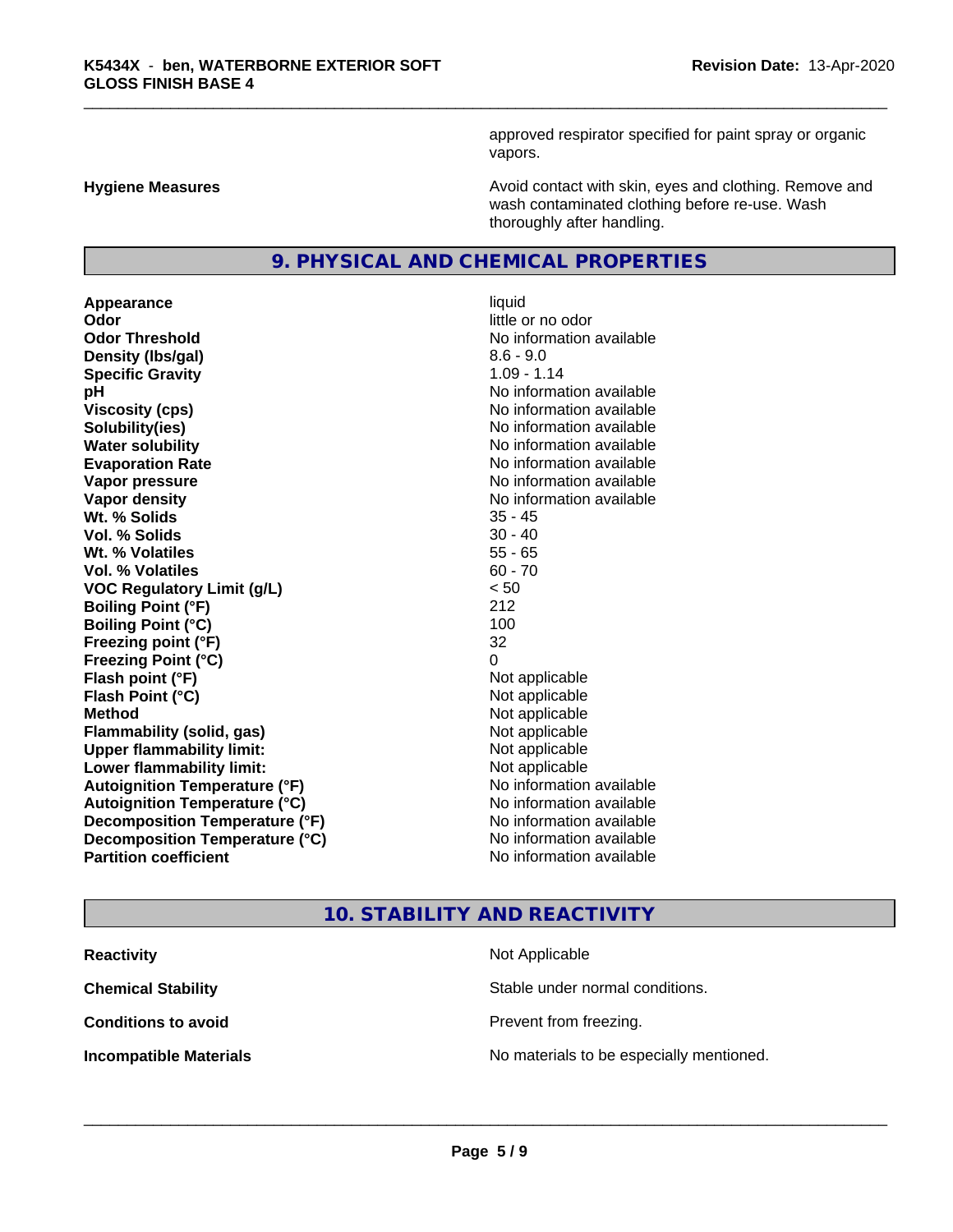### **Hazardous Decomposition Products None under normal use.** None under normal use.

**Possibility of hazardous reactions** None under normal conditions of use.

### **11. TOXICOLOGICAL INFORMATION**

### **Product Information Information on likely routes of exposure**

**Principal Routes of Exposure Exposure** Eye contact, skin contact and inhalation.

**Acute Toxicity** 

**Product Information No information No information** available

### **Symptoms related to the physical,chemical and toxicological characteristics**

**Symptoms** No information available

### **Delayed and immediate effects as well as chronic effects from short and long-term exposure**

**Eye contact Exercise Solution** May cause slight irritation

**Neurological Effects Developmental Effects No information available.**<br> **Target organ effects No information available. Target organ effects STOT -** single exposure<br> **STOT -** repeated exposure<br>
No information available **STOT** - repeated exposure **Other adverse effects** No information available. **Aspiration Hazard No information available.** 

**Skin contact** Substance may cause slight skin irritation. Prolonged or repeated contact may dry skin and cause irritation. **Inhalation** May cause irritation of respiratory tract. **Ingestion Ingestion Ingestion may cause gastrointestinal irritation, nausea,** vomiting and diarrhea. **Sensitization**<br> **No** information available.<br> **No** information available.<br>
No information available. **Mutagenic Effects** Suspected of causing genetic defects. **Reproductive Effects** May damage fertility or the unborn child.<br> **Developmental Effects** Moinformation available.

**Numerical measures of toxicity**

### **The following values are calculated based on chapter 3.1 of the GHS document**

| ATEmix (dermal)                      | 483549 mg/kg |
|--------------------------------------|--------------|
| <b>ATEmix (inhalation-dust/mist)</b> | 351.1 mg/L   |

### **Component Information**

| Chemical name                                         | Oral LD50                                  | Dermal LD50                                                        | Inhalation LC50 |
|-------------------------------------------------------|--------------------------------------------|--------------------------------------------------------------------|-----------------|
| Zinc oxide<br>1314-13-2                               | $>$ 5000 mg/kg (Rat)                       |                                                                    |                 |
| Sodium C14-C16 olefin sulfonate<br>68439-57-6         | $= 2220$ mg/kg (Rat)                       | > 740 mg/kg (Rabbit)                                               |                 |
| Carbamic acid,<br>1H-benzimidazol-2-yl-, methyl ester | > 5050 mg/kg (Rat)<br>$= 6400$ mg/kg (Rat) | $> 10000$ mg/kg (Rabbit) = 2 g/kg (<br>$Rat$ = 8500 mg/kg (Rabbit) |                 |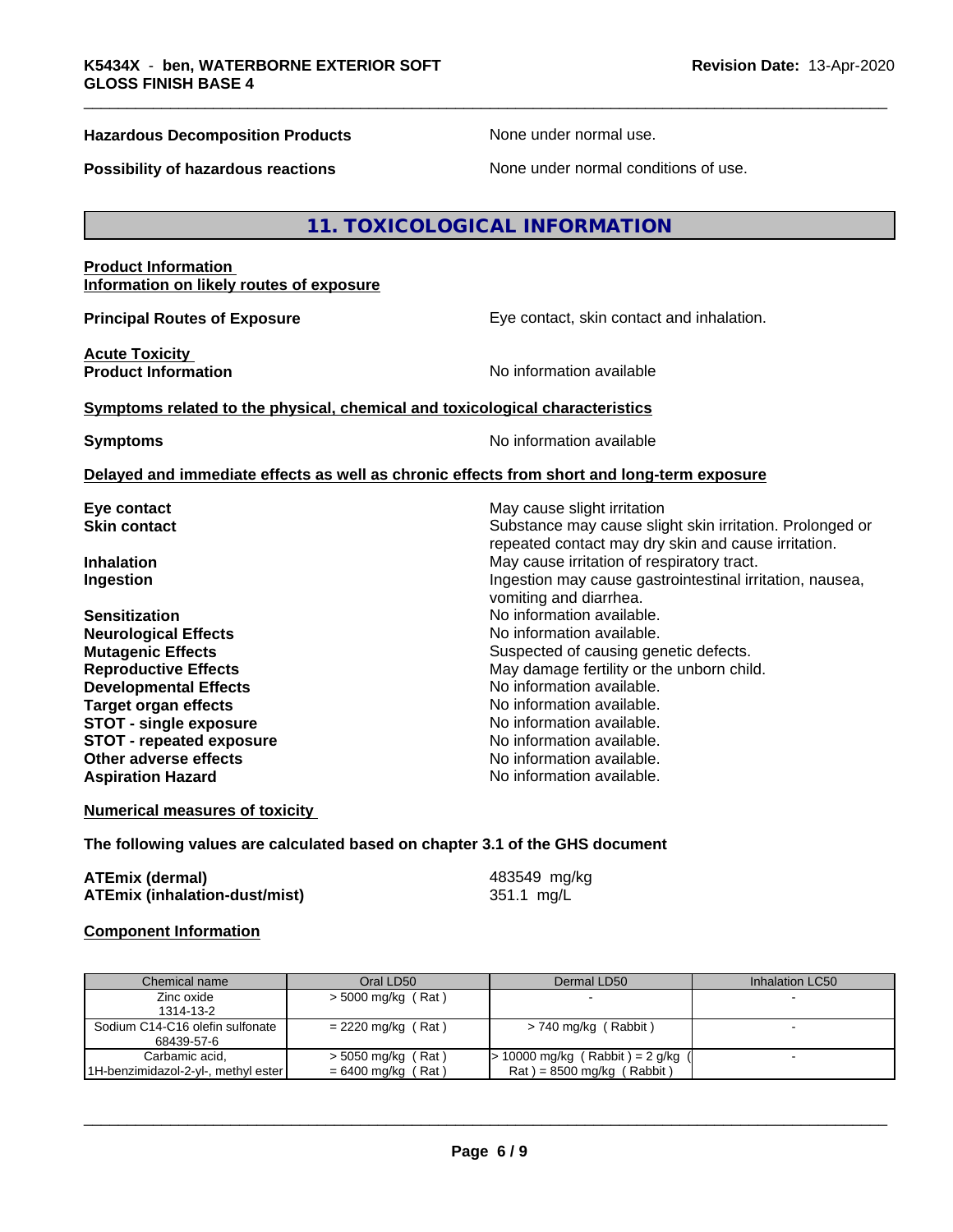| 10605-21-7                                |                                                                                |                       |                          |
|-------------------------------------------|--------------------------------------------------------------------------------|-----------------------|--------------------------|
| .<br>l-Methyl-2-pyrrolidinone<br>372-50-4 | $-301$<br>Rat<br>∙ mg/kg<br>$\overline{\phantom{0}}$<br>= ఎల<br>$\cdot$<br>. . | Rabbit<br>g/kg<br>- 0 | Rat<br>ma/l<br>14 h<br>. |

### **Chronic Toxicity**

### **Carcinogenicity**

*There are no known carcinogenic chemicals in this product above reportable levels.*

## **12. ECOLOGICAL INFORMATION**

### **Ecotoxicity Effects**

The environmental impact of this product has not been fully investigated.

### **Product Information**

### **Acute Toxicity to Fish**

No information available

### **Acute Toxicity to Aquatic Invertebrates**

No information available

### **Acute Toxicity to Aquatic Plants**

No information available

### **Persistence / Degradability**

No information available.

### **Bioaccumulation**

There is no data for this product.

### **Mobility in Environmental Media**

No information available.

### **Ozone**

No information available

### **Component Information**

### **Acute Toxicity to Fish**

Carbamic acid, 1H-benzimidazol-2-yl-, methyl ester LC50: 1.5 mg/L (Rainbow Trout - 96 hr.)

### **Acute Toxicity to Aquatic Invertebrates**

Carbamic acid, 1H-benzimidazol-2-yl-, methyl ester LC50: 0.22 mg/L (water flea - 48 hr.)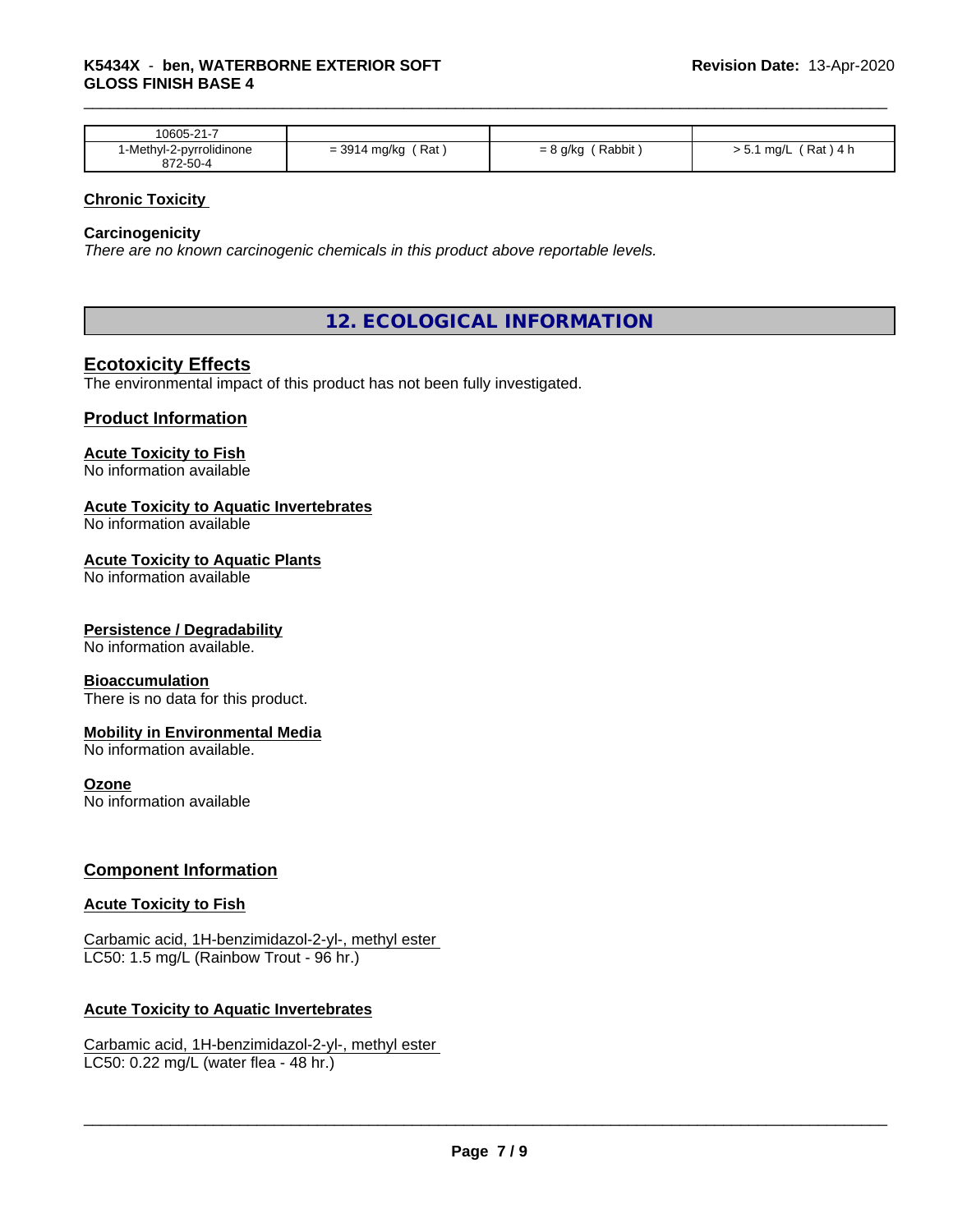### **Acute Toxicity to Aquatic Plants**

No information available

**13. DISPOSAL CONSIDERATIONS**

**Waste Disposal Method Dispose of in accordance with federal, state, provincial,** and local regulations. Local requirements may vary, consult your sanitation department or state-designated environmental protection agency for more disposal options.

**14. TRANSPORT INFORMATION**

**TDG** Not regulated

**ICAO / IATA** Not regulated

**IMDG / IMO** Not regulated

**15. REGULATORY INFORMATION**

### **International Inventories**

**TSCA: United States** Yes - All components are listed or exempt. **DSL: Canada** Yes - All components are listed or exempt.

### **National Pollutant Release Inventory (NPRI)**

### **NPRI Parts 1- 4**

This product contains the following Parts 1-4 NPRI chemicals:

| $-0.25%$<br>872-50-4<br>_isted | Chemical name            | CAS No. | Weight-% | <b>NPRI Parts 1-4</b> |  |
|--------------------------------|--------------------------|---------|----------|-----------------------|--|
|                                | 1-Methyl-2-pyrrolidinone |         |          |                       |  |

### **NPRI Part 5**

This product contains the following NPRI Part 5 Chemicals:

*None*

### **WHMIS Regulatory Status**

This product has been classified in accordance with the hazard criteria of the Hazardous Products Regulations (HPR) and the SDS contains all the information required by the HPR.